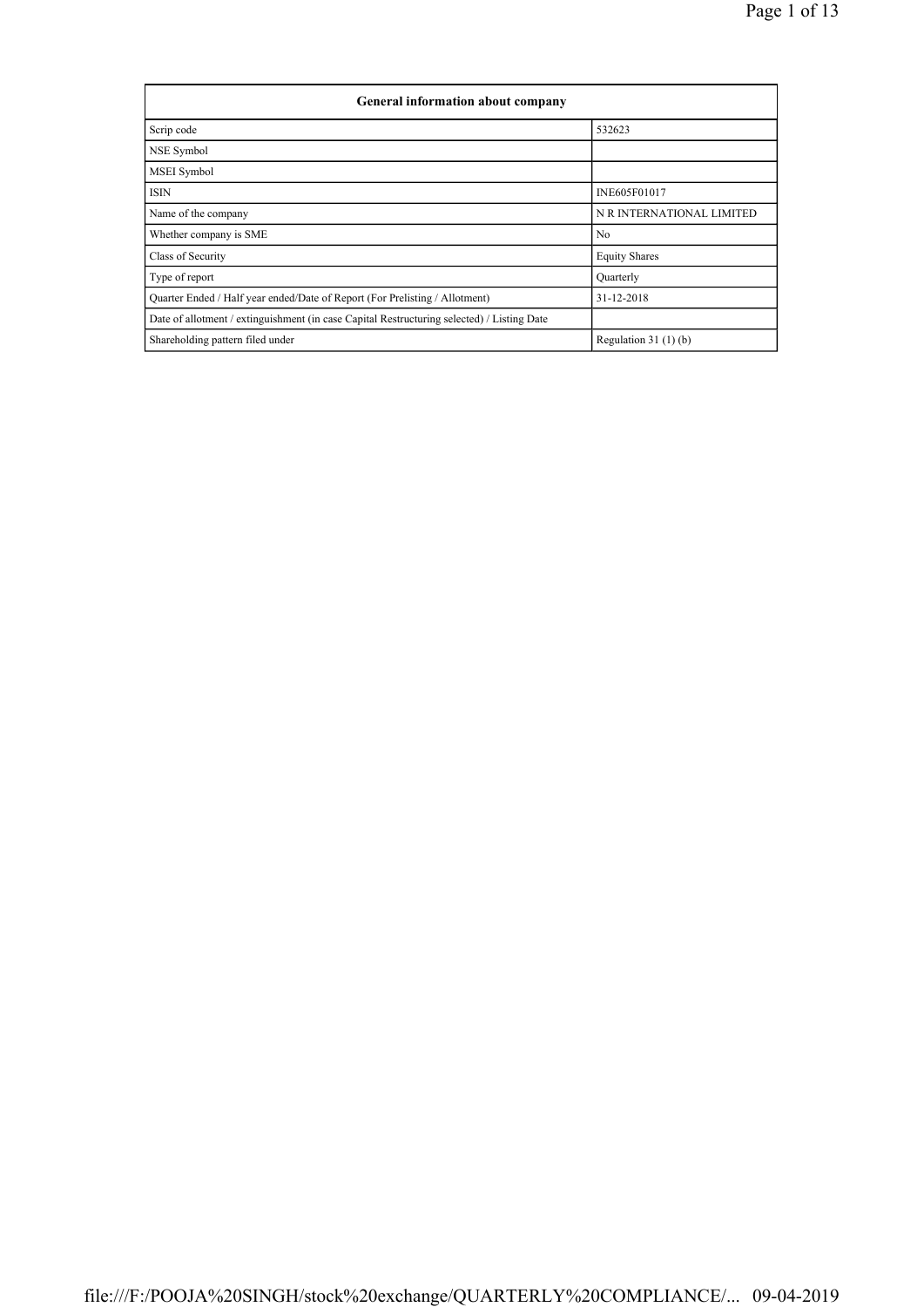|                | <b>Declaration</b>                                                                        |                |                                |                       |                            |  |  |  |  |  |
|----------------|-------------------------------------------------------------------------------------------|----------------|--------------------------------|-----------------------|----------------------------|--|--|--|--|--|
| Sr.<br>No.     | Particular                                                                                | Yes/No         | Promoter and<br>Promoter Group | Public<br>shareholder | Non Promoter-Non<br>Public |  |  |  |  |  |
| $\mathbf{1}$   | Whether the Listed Entity has issued any partly paid up<br>shares?                        | No.            | N <sub>0</sub>                 | N <sub>0</sub>        | N <sub>0</sub>             |  |  |  |  |  |
| $\overline{2}$ | Whether the Listed Entity has issued any Convertible<br>Securities?                       | No             | N <sub>0</sub>                 | N <sub>0</sub>        | N <sub>0</sub>             |  |  |  |  |  |
| 3              | Whether the Listed Entity has issued any Warrants?                                        | No.            | N <sub>0</sub>                 | N <sub>0</sub>        | N <sub>0</sub>             |  |  |  |  |  |
| $\overline{4}$ | Whether the Listed Entity has any shares against which<br>depository receipts are issued? | No             | N <sub>0</sub>                 | N <sub>0</sub>        | N <sub>0</sub>             |  |  |  |  |  |
| 5              | Whether the Listed Entity has any shares in locked-in?                                    | N <sub>0</sub> | N <sub>0</sub>                 | N <sub>0</sub>        | N <sub>0</sub>             |  |  |  |  |  |
| 6              | Whether any shares held by promoters are pledge or<br>otherwise encumbered?               | No             | N <sub>0</sub>                 |                       |                            |  |  |  |  |  |
| 7              | Whether company has equity shares with differential<br>voting rights?                     | No             | N <sub>0</sub>                 | No                    | No                         |  |  |  |  |  |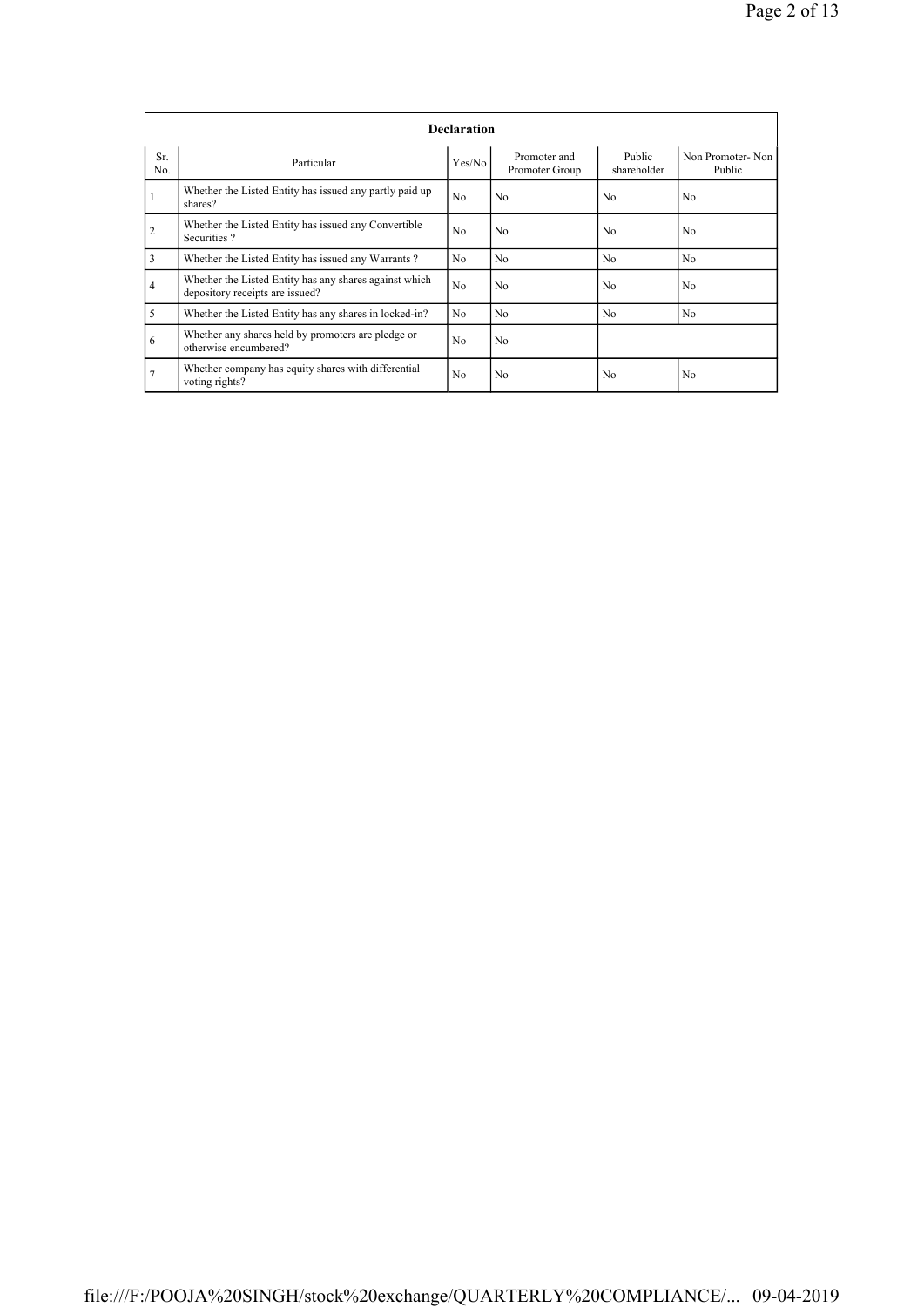| Table I - Summary Statement holding of specified securities |                                         |              |                         |                           |                                                                                                                         |                                    |                                                                                   |                                                                  |  |          |            |
|-------------------------------------------------------------|-----------------------------------------|--------------|-------------------------|---------------------------|-------------------------------------------------------------------------------------------------------------------------|------------------------------------|-----------------------------------------------------------------------------------|------------------------------------------------------------------|--|----------|------------|
|                                                             |                                         | Nos. Of      | No. of                  | No. Of<br>Partly<br>paid- | No. Of<br>shares                                                                                                        | Total nos.<br>shares<br>held (VII) | Shareholding<br>as a $%$ of total<br>no. of shares<br>(calculated as<br>per SCRR, | Number of Voting Rights held in each<br>class of securities (IX) |  |          |            |
| Category<br>(I)<br>(II)                                     | Category of<br>shareholder              | shareholders | fully paid<br>up equity | up<br>equity              | underlying<br>Depository                                                                                                |                                    |                                                                                   | No of Voting (XIV) Rights                                        |  |          | Total as a |
|                                                             |                                         | (III)        | shares<br>held (IV)     | shares<br>held<br>(V)     | $= (IV) +$<br>1957) (VIII) As<br>Receipts<br>$(V)$ + $(VI)$<br>Class eg:<br>$a\%$ of<br>(VI)<br>X<br>eg:y<br>$(A+B+C2)$ | Class                              | Total                                                                             | $%$ of<br>$(A+B+C)$                                              |  |          |            |
| (A)                                                         | Promoter &<br>Promoter<br>Group         | 8            | 6525912                 |                           |                                                                                                                         | 6525912                            | 61.14                                                                             | 6525912                                                          |  | 6525912  | 61.14      |
| (B)                                                         | Public                                  | 4360         | 4148483                 |                           |                                                                                                                         | 4148483                            | 38.86                                                                             | 4148483                                                          |  | 4148483  | 38.86      |
| (C)                                                         | Non<br>Promoter-<br>Non Public          |              |                         |                           |                                                                                                                         |                                    |                                                                                   |                                                                  |  |          |            |
| (C1)                                                        | Shares<br>underlying<br><b>DRs</b>      |              |                         |                           |                                                                                                                         |                                    |                                                                                   |                                                                  |  |          |            |
| (C2)                                                        | Shares held<br>bv<br>Employee<br>Trusts |              |                         |                           |                                                                                                                         |                                    |                                                                                   |                                                                  |  |          |            |
|                                                             | Total                                   | 4368         | 10674395                |                           |                                                                                                                         | 10674395                           | 100                                                                               | 10674395                                                         |  | 10674395 | 100        |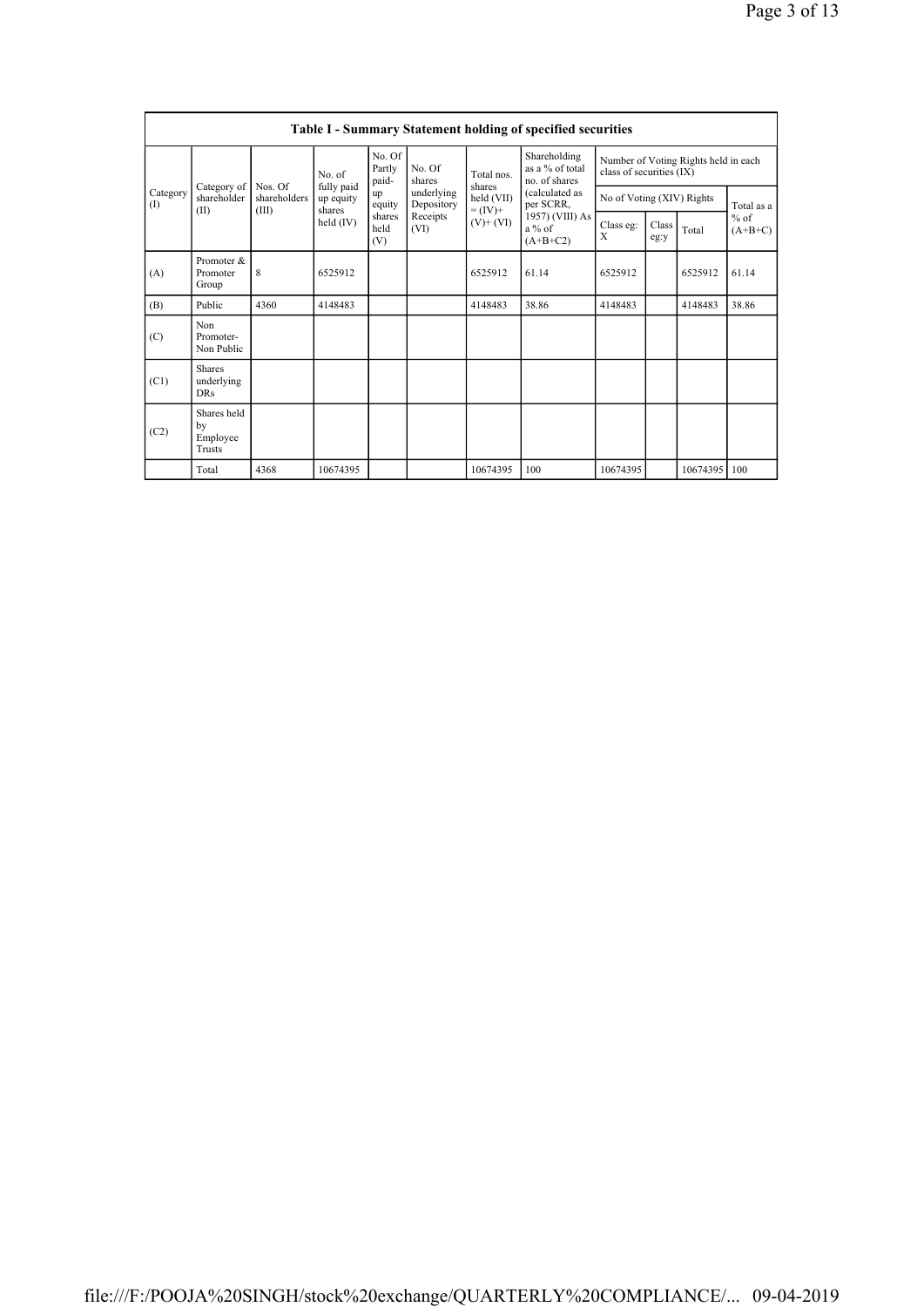| <b>Table I - Summary Statement holding of specified securities</b> |                                                |                                                      |                                                                             |                                                                             |                                                                                            |            |                                                    |            |                                                                               |                                       |
|--------------------------------------------------------------------|------------------------------------------------|------------------------------------------------------|-----------------------------------------------------------------------------|-----------------------------------------------------------------------------|--------------------------------------------------------------------------------------------|------------|----------------------------------------------------|------------|-------------------------------------------------------------------------------|---------------------------------------|
| Category<br>(1)                                                    | Category of<br>shareholder<br>(II)             | No. Of<br><b>Shares</b><br>Underlying<br>Outstanding | No. of<br><b>Shares</b><br>Underlying<br>Outstanding<br>Warrants<br>$(X_i)$ | No. Of Shares<br>Underlying<br>Outstanding<br>convertible<br>securities and | Shareholding, as<br>a % assuming full<br>conversion of<br>convertible<br>securities (as a  |            | Number of<br>Locked in<br>shares (XII)             |            | Number of<br><b>Shares</b><br>pledged or<br>otherwise<br>encumbered<br>(XIII) | Number of<br>equity shares<br>held in |
|                                                                    |                                                | convertible<br>securities $(X)$                      |                                                                             | No. Of<br>Warrants (Xi)<br>(a)                                              | percentage of<br>diluted share<br>capital) $(XI)$ =<br>$(VII)+(X)$ As a %<br>of $(A+B+C2)$ | No.<br>(a) | As a %<br>of total<br><b>Shares</b><br>held<br>(b) | No.<br>(a) | As a $%$<br>of total<br><b>Shares</b><br>held(b)                              | dematerialized<br>form (XIV)          |
| (A)                                                                | Promoter &<br>Promoter<br>Group                |                                                      |                                                                             |                                                                             | 61.14                                                                                      |            |                                                    |            |                                                                               | 6525912                               |
| (B)                                                                | Public                                         |                                                      |                                                                             |                                                                             | 38.86                                                                                      |            |                                                    |            |                                                                               | 3090940                               |
| (C)                                                                | Non<br>Promoter-<br>Non Public                 |                                                      |                                                                             |                                                                             |                                                                                            |            |                                                    |            |                                                                               |                                       |
| (C1)                                                               | <b>Shares</b><br>underlying<br><b>DRs</b>      |                                                      |                                                                             |                                                                             |                                                                                            |            |                                                    |            |                                                                               |                                       |
| (C2)                                                               | Shares held<br>by<br>Employee<br><b>Trusts</b> |                                                      |                                                                             |                                                                             |                                                                                            |            |                                                    |            |                                                                               |                                       |
|                                                                    | Total                                          |                                                      |                                                                             |                                                                             | 100                                                                                        |            |                                                    |            |                                                                               | 9616852                               |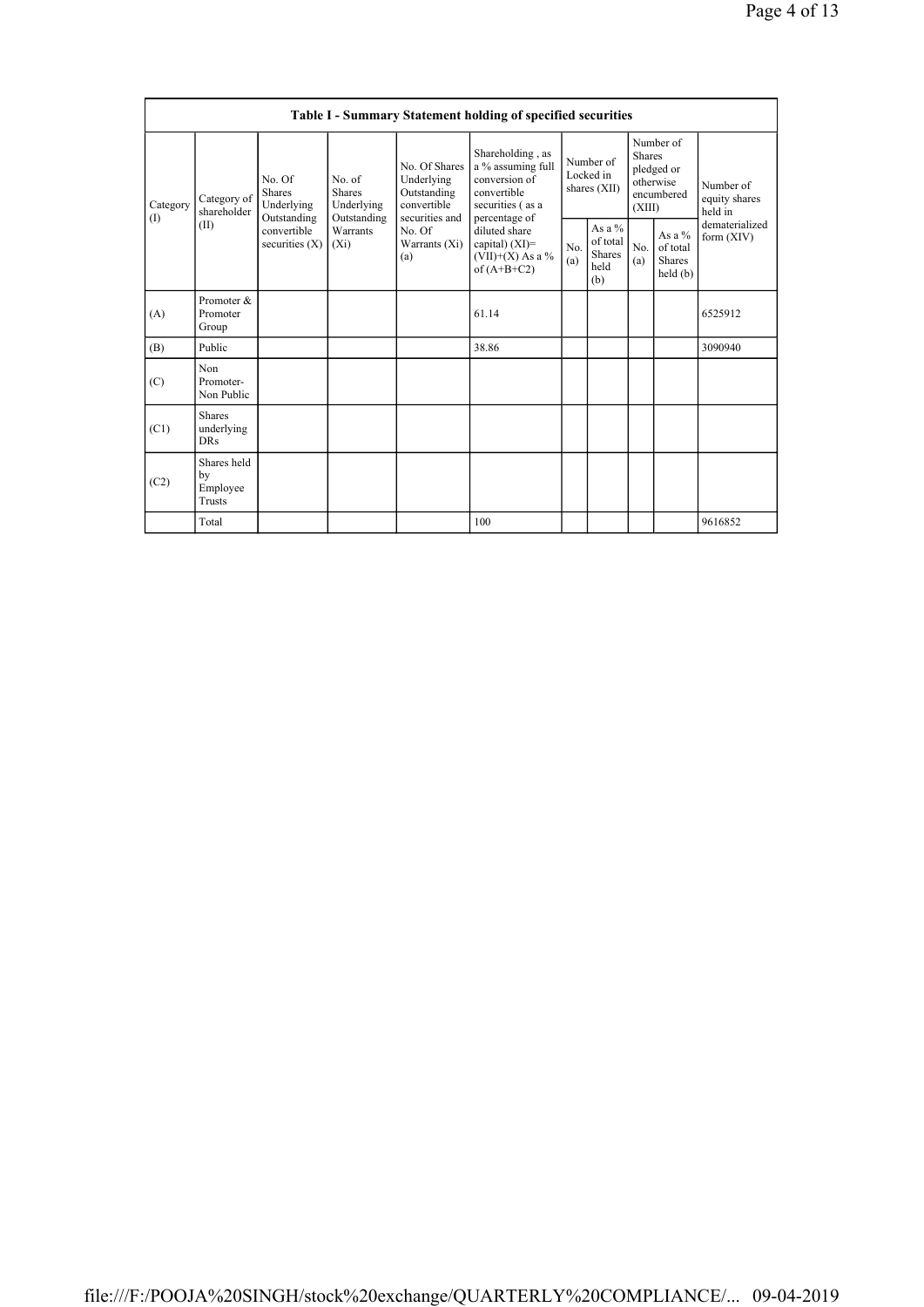| Table II - Statement showing shareholding pattern of the Promoter and Promoter Group           |                                                                                                                     |                                  |                                   |                       |                          |                                    |                                                                              |                               |               |                                 |                                 |
|------------------------------------------------------------------------------------------------|---------------------------------------------------------------------------------------------------------------------|----------------------------------|-----------------------------------|-----------------------|--------------------------|------------------------------------|------------------------------------------------------------------------------|-------------------------------|---------------|---------------------------------|---------------------------------|
|                                                                                                |                                                                                                                     |                                  | No. of                            | No.<br>Of<br>Partly   | No. Of<br>shares         | Total nos.                         | Shareholding<br>as a % of<br>total no. of<br>shares<br>(calculated<br>as per | each class of securities (IX) |               | Number of Voting Rights held in |                                 |
| Sr.                                                                                            | Category & Name<br>of the<br>Shareholders (I)                                                                       | Nos. Of<br>shareholders<br>(III) | fully paid<br>up equity<br>shares | paid-<br>up<br>equity | underlying<br>Depository | shares<br>held (VII)<br>$= (IV) +$ |                                                                              | No of Voting (XIV) Rights     |               |                                 | Total<br>as a %                 |
|                                                                                                |                                                                                                                     |                                  | held $(IV)$                       | shares<br>held<br>(V) | Receipts<br>(VI)         | $(V)$ + $(VI)$                     | SCRR, 1957)<br>(VIII) As a<br>$%$ of<br>$(A+B+C2)$                           | Class eg:<br>X                | Class<br>eg:y | Total                           | of<br>Total<br>Voting<br>rights |
| A                                                                                              | Table II - Statement showing shareholding pattern of the Promoter and Promoter Group                                |                                  |                                   |                       |                          |                                    |                                                                              |                               |               |                                 |                                 |
| (1)                                                                                            | Indian                                                                                                              |                                  |                                   |                       |                          |                                    |                                                                              |                               |               |                                 |                                 |
| (a)                                                                                            | Individuals/Hindu<br>undivided Family                                                                               | $\,$ 8 $\,$                      | 6525912                           |                       |                          | 6525912                            | 61.14                                                                        | 6525912                       |               | 6525912                         | 61.14                           |
| Sub-Total<br>(A)(1)                                                                            |                                                                                                                     | 8                                | 6525912                           |                       |                          | 6525912                            | 61.14                                                                        | 6525912                       |               | 6525912                         | 61.14                           |
| (2)                                                                                            | Foreign                                                                                                             |                                  |                                   |                       |                          |                                    |                                                                              |                               |               |                                 |                                 |
| Total<br>Shareholding<br>of Promoter<br>and<br>Promoter<br>Group $(A)=$<br>$(A)(1)+(A)$<br>(2) |                                                                                                                     | 8                                | 6525912                           |                       |                          | 6525912                            | 61.14                                                                        | 6525912                       |               | 6525912                         | 61.14                           |
| В                                                                                              | Table III - Statement showing shareholding pattern of the Public shareholder                                        |                                  |                                   |                       |                          |                                    |                                                                              |                               |               |                                 |                                 |
| (1)                                                                                            | Institutions                                                                                                        |                                  |                                   |                       |                          |                                    |                                                                              |                               |               |                                 |                                 |
| (a)                                                                                            | Mutual Funds                                                                                                        | $\mathbf{1}$                     | 2850                              |                       |                          | 2850                               | 0.03                                                                         | 2850                          |               | 2850                            | 0.03                            |
| (f)                                                                                            | Financial<br>Institutions/<br><b>Banks</b>                                                                          | 1                                | 600                               |                       |                          | 600                                | 0.01                                                                         | 600                           |               | 600                             | 0.01                            |
| Sub-Total<br>(B)(1)                                                                            |                                                                                                                     | 2                                | 3450                              |                       |                          | 3450                               | 0.03                                                                         | 3450                          |               | 3450                            | 0.03                            |
| (3)                                                                                            | Non-institutions                                                                                                    |                                  |                                   |                       |                          |                                    |                                                                              |                               |               |                                 |                                 |
| (a(i))                                                                                         | Individuals -<br>i.Individual<br>shareholders<br>holding nominal<br>share capital up to<br>Rs. 2 lakhs.             | 4300                             | 1908157                           |                       |                          | 1908157                            | 17.88                                                                        | 1908157                       |               | 1908157                         | 17.88                           |
| (a(ii))                                                                                        | Individuals - ii.<br>Individual<br>shareholders<br>holding nominal<br>share capital in<br>excess of Rs. 2<br>lakhs. | 4                                | 358190                            |                       |                          | 358190                             | 3.36                                                                         | 358190                        |               | 358190                          | 3.36                            |
| (b)                                                                                            | NBFCs registered<br>with RBI                                                                                        | $\mathbf{1}$                     | 500                               |                       |                          | 500                                | $\boldsymbol{0}$                                                             | 500                           |               | 500                             | $\mathbf{0}$                    |
| (e)                                                                                            | Any Other<br>(specify)                                                                                              | 53                               | 1878186                           |                       |                          | 1878186                            | 17.6                                                                         | 1878186                       |               | 1878186                         | 17.6                            |
| Sub-Total<br>(B)(3)                                                                            |                                                                                                                     | 4358                             | 4145033                           |                       |                          | 4145033                            | 38.83                                                                        | 4145033                       |               | 4145033                         | 38.83                           |
| <b>Total Public</b><br>Shareholding<br>$(B)=(B)(1)+$<br>$(B)(2)+(B)$<br>(3)                    |                                                                                                                     | 4360                             | 4148483                           |                       |                          | 4148483                            | 38.86                                                                        | 4148483                       |               | 4148483                         | 38.86                           |
| C                                                                                              | Table IV - Statement showing shareholding pattern of the Non Promoter- Non Public shareholder                       |                                  |                                   |                       |                          |                                    |                                                                              |                               |               |                                 |                                 |
| Total<br>$(A+B+C2)$                                                                            |                                                                                                                     | 4368                             | 10674395                          |                       |                          | 10674395                           | 100                                                                          | 10674395                      |               | 10674395                        | 100                             |
| Total<br>$(A+B+C)$                                                                             |                                                                                                                     | 4368                             | 10674395                          |                       |                          | 10674395                           | 100                                                                          | 10674395                      |               | 10674395                        | 100                             |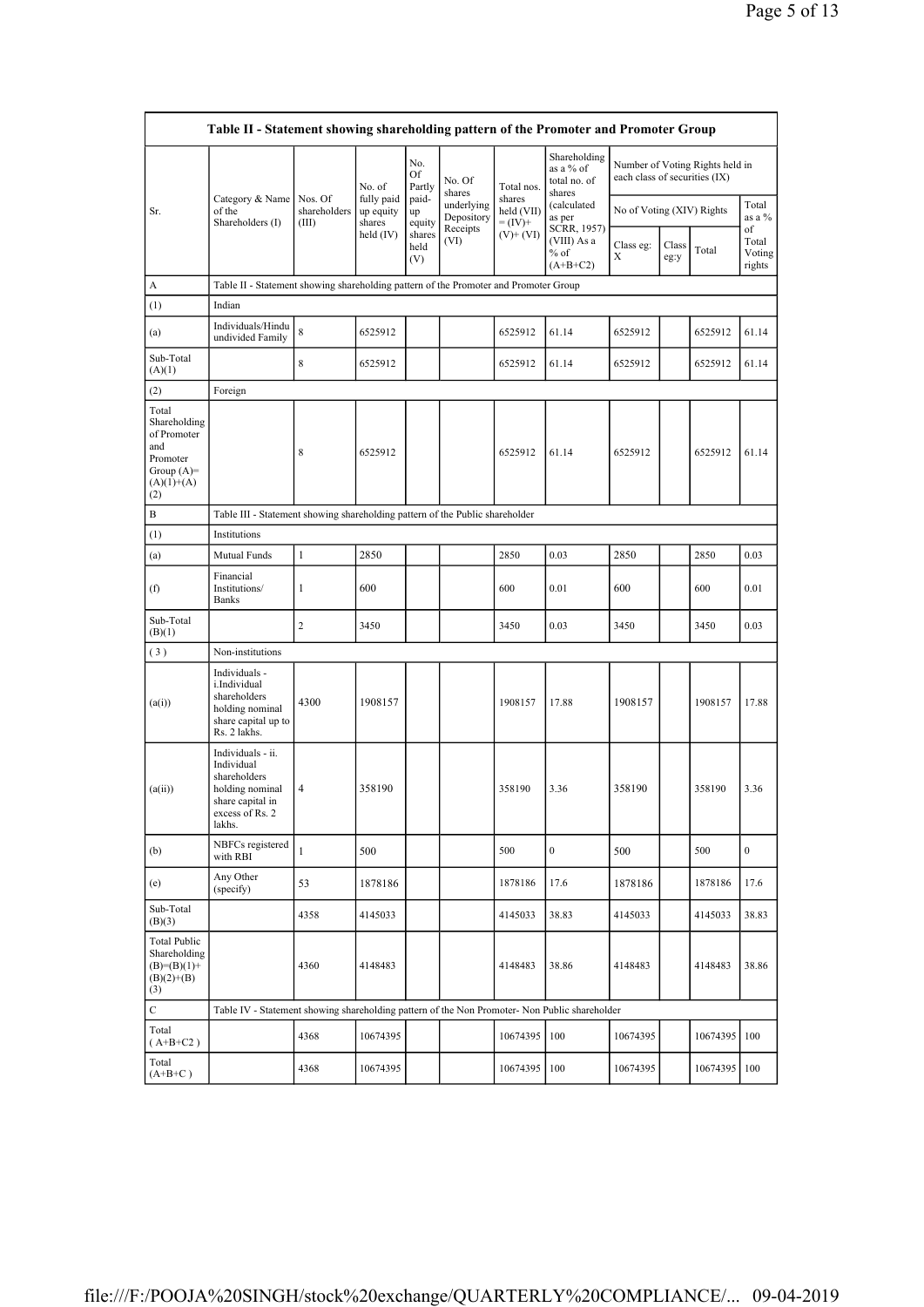| Table II - Statement showing shareholding pattern of the Promoter and Promoter Group   |                                                                               |                                            |                                                                                                               |                                                                                               |                                        |                                                    |                                                                               |                                         |                                       |
|----------------------------------------------------------------------------------------|-------------------------------------------------------------------------------|--------------------------------------------|---------------------------------------------------------------------------------------------------------------|-----------------------------------------------------------------------------------------------|----------------------------------------|----------------------------------------------------|-------------------------------------------------------------------------------|-----------------------------------------|---------------------------------------|
| Sr.                                                                                    | No. Of Shares<br>Underlying<br>Outstanding<br>convertible<br>securities $(X)$ | No. of Shares<br>Underlying<br>Outstanding | No. Of Shares<br>Underlying<br>Outstanding<br>convertible<br>securities and<br>No. Of<br>Warrants (Xi)<br>(a) | Shareholding, as a<br>% assuming full<br>conversion of<br>convertible<br>securities (as a     | Number of<br>Locked in<br>shares (XII) |                                                    | Number of<br><b>Shares</b><br>pledged or<br>otherwise<br>encumbered<br>(XIII) |                                         | Number of<br>equity shares<br>held in |
|                                                                                        |                                                                               | Warrants (Xi)                              |                                                                                                               | percentage of diluted<br>share capital) (XI)=<br>$(VII)+(X)$ As a % of<br>$(A+B+C2)$          | No.<br>(a)                             | As a %<br>of total<br><b>Shares</b><br>held<br>(b) | No.<br>(a)                                                                    | As a %<br>of total<br>Shares<br>held(b) | dematerialized<br>form (XIV)          |
| A                                                                                      |                                                                               |                                            |                                                                                                               | Table II - Statement showing shareholding pattern of the Promoter and Promoter Group          |                                        |                                                    |                                                                               |                                         |                                       |
| (1)                                                                                    | Indian                                                                        |                                            |                                                                                                               |                                                                                               |                                        |                                                    |                                                                               |                                         |                                       |
| (a)                                                                                    |                                                                               |                                            |                                                                                                               | 61.14                                                                                         |                                        |                                                    |                                                                               |                                         | 6525912                               |
| Sub-Total (A)<br>(1)                                                                   |                                                                               |                                            |                                                                                                               | 61.14                                                                                         |                                        |                                                    |                                                                               |                                         | 6525912                               |
| (2)                                                                                    | Foreign                                                                       |                                            |                                                                                                               |                                                                                               |                                        |                                                    |                                                                               |                                         |                                       |
| Total<br>Shareholding of<br>Promoter and<br>Promoter<br>Group $(A)=A)$<br>$(1)+(A)(2)$ |                                                                               |                                            |                                                                                                               | 61.14                                                                                         |                                        |                                                    |                                                                               |                                         | 6525912                               |
| B                                                                                      |                                                                               |                                            |                                                                                                               | Table III - Statement showing shareholding pattern of the Public shareholder                  |                                        |                                                    |                                                                               |                                         |                                       |
| (1)                                                                                    | Institutions                                                                  |                                            |                                                                                                               |                                                                                               |                                        |                                                    |                                                                               |                                         |                                       |
| (a)                                                                                    |                                                                               |                                            |                                                                                                               | 0.03                                                                                          |                                        |                                                    |                                                                               |                                         | $\boldsymbol{0}$                      |
| (f)                                                                                    |                                                                               |                                            |                                                                                                               | 0.01                                                                                          |                                        |                                                    |                                                                               |                                         | $\mathbf{0}$                          |
| Sub-Total (B)<br>(1)                                                                   |                                                                               |                                            |                                                                                                               | 0.03                                                                                          |                                        |                                                    |                                                                               |                                         | $\overline{0}$                        |
| (3)                                                                                    | Non-institutions                                                              |                                            |                                                                                                               |                                                                                               |                                        |                                                    |                                                                               |                                         |                                       |
| (a(i))                                                                                 |                                                                               |                                            |                                                                                                               | 17.88                                                                                         |                                        |                                                    |                                                                               |                                         | 1014264                               |
| (a(ii))                                                                                |                                                                               |                                            |                                                                                                               | 3.36                                                                                          |                                        |                                                    |                                                                               |                                         | 276440                                |
| (b)                                                                                    |                                                                               |                                            |                                                                                                               | $\overline{0}$                                                                                |                                        |                                                    |                                                                               |                                         | 500                                   |
| (e)                                                                                    |                                                                               |                                            |                                                                                                               | 17.6                                                                                          |                                        |                                                    |                                                                               |                                         | 1799736                               |
| Sub-Total (B)<br>(3)                                                                   |                                                                               |                                            |                                                                                                               | 38.83                                                                                         |                                        |                                                    |                                                                               |                                         | 3090940                               |
| <b>Total Public</b><br>Shareholding<br>$(B)=(B)(1)+(B)$<br>$(2)+(B)(3)$                |                                                                               |                                            |                                                                                                               | 38.86                                                                                         |                                        |                                                    |                                                                               |                                         | 3090940                               |
| $\mathbf C$                                                                            |                                                                               |                                            |                                                                                                               | Table IV - Statement showing shareholding pattern of the Non Promoter- Non Public shareholder |                                        |                                                    |                                                                               |                                         |                                       |
| Total<br>$(A+B+C2)$                                                                    |                                                                               |                                            |                                                                                                               | 100                                                                                           |                                        |                                                    |                                                                               |                                         | 9616852                               |
| Total<br>$(A+B+C)$                                                                     |                                                                               |                                            |                                                                                                               | 100                                                                                           |                                        |                                                    |                                                                               |                                         | 9616852                               |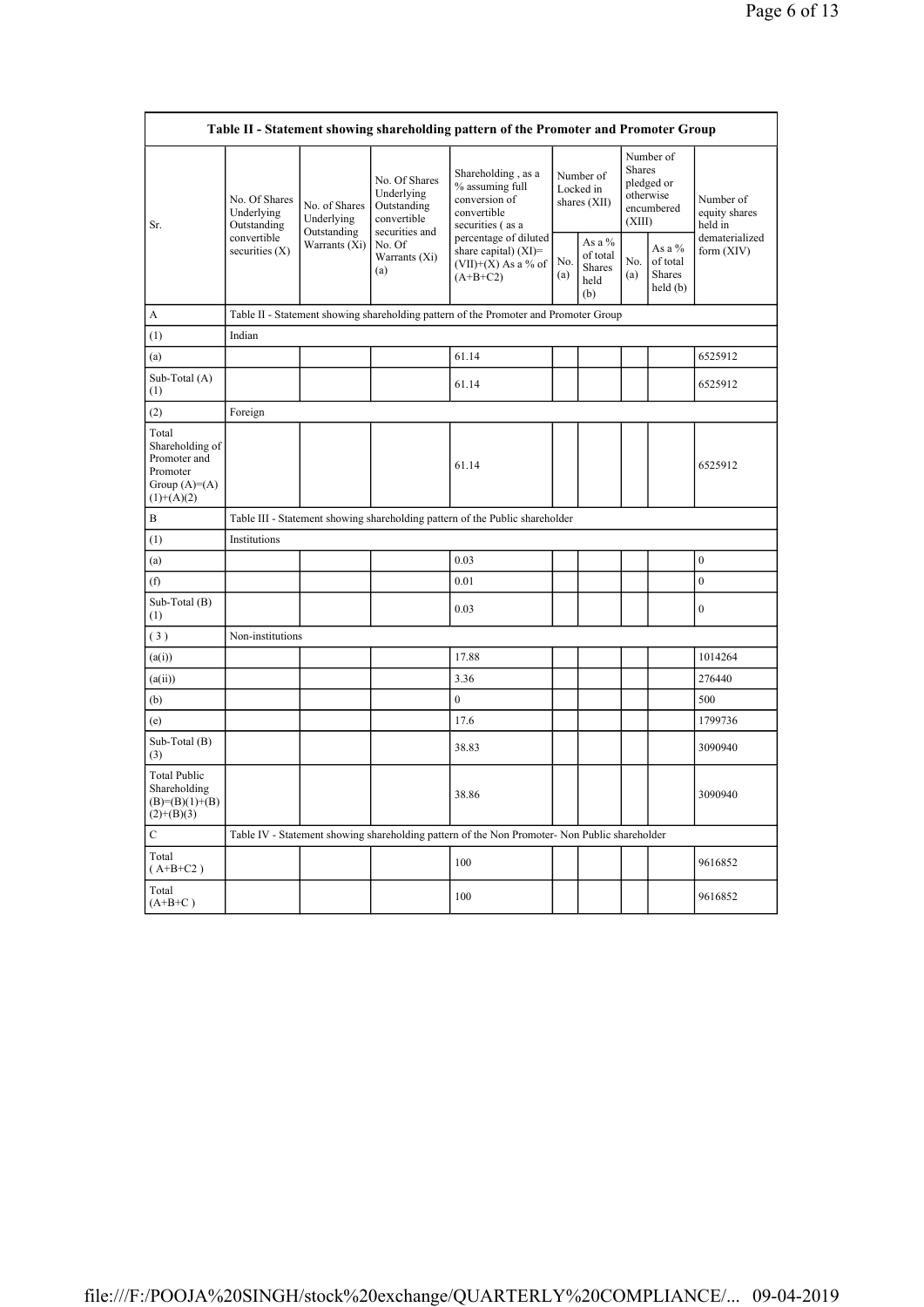| Individuals/Hindu undivided Family                                                                                                                                                         |                  |                    |                         |                       |                         |                                              |                |  |
|--------------------------------------------------------------------------------------------------------------------------------------------------------------------------------------------|------------------|--------------------|-------------------------|-----------------------|-------------------------|----------------------------------------------|----------------|--|
| Searial No.                                                                                                                                                                                | $\mathbf{1}$     | $\overline{c}$     | 3                       | $\overline{4}$        | 5                       | 6                                            | $\tau$         |  |
| Name of the<br>Shareholders (I)                                                                                                                                                            | ANJU<br>AGRAWAL. | DEEPAK<br>AGARWAL. | <b>SHRADDHA</b><br>MODI | <b>VINEET</b><br>MODI | <b>ABHISHEK</b><br>MODI | NIRMAL<br><b>MODI AND</b><br><b>SONS HUF</b> | NIRMAL<br>MODI |  |
| PAN (II)                                                                                                                                                                                   | ABRPA7045B       | ADBPA0886G         | ANHPM6892Q              | ANHPM6891P            | ANGPM9469C              | AABHN4792H                                   | AETPM2635L     |  |
| No. of fully paid<br>up equity shares<br>held (IV)                                                                                                                                         | 30000            | 120637             | 195250                  | 286065                | 397278                  | 412500                                       | 1800558        |  |
| No. Of Partly paid-<br>up equity shares<br>held (V)                                                                                                                                        |                  |                    |                         |                       |                         |                                              |                |  |
| No. Of shares<br>underlying<br>Depository<br>Receipts (VI)                                                                                                                                 |                  |                    |                         |                       |                         |                                              |                |  |
| Total nos. shares<br>held $(VII) = (IV) +$<br>$(V)$ + $(VI)$                                                                                                                               | 30000            | 120637             | 195250                  | 286065                | 397278                  | 412500                                       | 1800558        |  |
| Shareholding as a<br>% of total no. of<br>shares (calculated<br>as per SCRR,<br>1957) (VIII) As a<br>% of $(A+B+C2)$                                                                       | 0.28             | 1.13               | 1.83                    | 2.68                  | 3.72                    | 3.86                                         | 16.87          |  |
| Number of Voting Rights held in each class of securities (IX)                                                                                                                              |                  |                    |                         |                       |                         |                                              |                |  |
| Class eg: $X$                                                                                                                                                                              | 30000            | 120637             | 195250                  | 286065                | 397278                  | 412500                                       | 1800558        |  |
| Class eg:y                                                                                                                                                                                 |                  |                    |                         |                       |                         |                                              |                |  |
| Total<br>Total as a % of                                                                                                                                                                   | 30000            | 120637             | 195250                  | 286065                | 397278                  | 412500                                       | 1800558        |  |
| <b>Total Voting rights</b>                                                                                                                                                                 | 0.28             | 1.13               | 1.83                    | 2.68                  | 3.72                    | 3.86                                         | 16.87          |  |
| No. Of Shares<br>Underlying<br>Outstanding<br>convertible<br>securities $(X)$                                                                                                              |                  |                    |                         |                       |                         |                                              |                |  |
| No. of Shares<br>Underlying<br>Outstanding<br>Warrants (Xi)                                                                                                                                |                  |                    |                         |                       |                         |                                              |                |  |
| No. Of Shares<br>Underlying<br>Outstanding<br>convertible<br>securities and No.<br>Of Warrants (Xi)<br>(a)                                                                                 |                  |                    |                         |                       |                         |                                              |                |  |
| Shareholding, as a<br>% assuming full<br>conversion of<br>convertible<br>securities (as a<br>percentage of<br>diluted share<br>capital) $(XI)=(VII)$<br>$+(Xi)(a)$ As a % of<br>$(A+B+C2)$ | 0.28             | 1.13               | 1.83                    | 2.68                  | 3.72                    | 3.86                                         | 16.87          |  |
| Number of Locked in shares (XII)                                                                                                                                                           |                  |                    |                         |                       |                         |                                              |                |  |
| No. (a)                                                                                                                                                                                    |                  |                    |                         |                       |                         |                                              |                |  |
| As a % of total<br>Shares held (b)                                                                                                                                                         |                  |                    |                         |                       |                         |                                              |                |  |
| Number of Shares pledged or otherwise encumbered (XIII)                                                                                                                                    |                  |                    |                         |                       |                         |                                              |                |  |
| No. (a)                                                                                                                                                                                    |                  |                    |                         |                       |                         |                                              |                |  |
| As a % of total<br>Shares held (b)                                                                                                                                                         |                  |                    |                         |                       |                         |                                              |                |  |
| Number of equity<br>shares held in<br>dematerialized<br>form $(XIV)$                                                                                                                       | 30000            | 120637             | 195250                  | 286065                | 397278                  | 412500                                       | 1800558        |  |
| Reason for not providing PAN                                                                                                                                                               |                  |                    |                         |                       |                         |                                              |                |  |
| Reason for not<br>providing PAN                                                                                                                                                            |                  |                    |                         |                       |                         |                                              |                |  |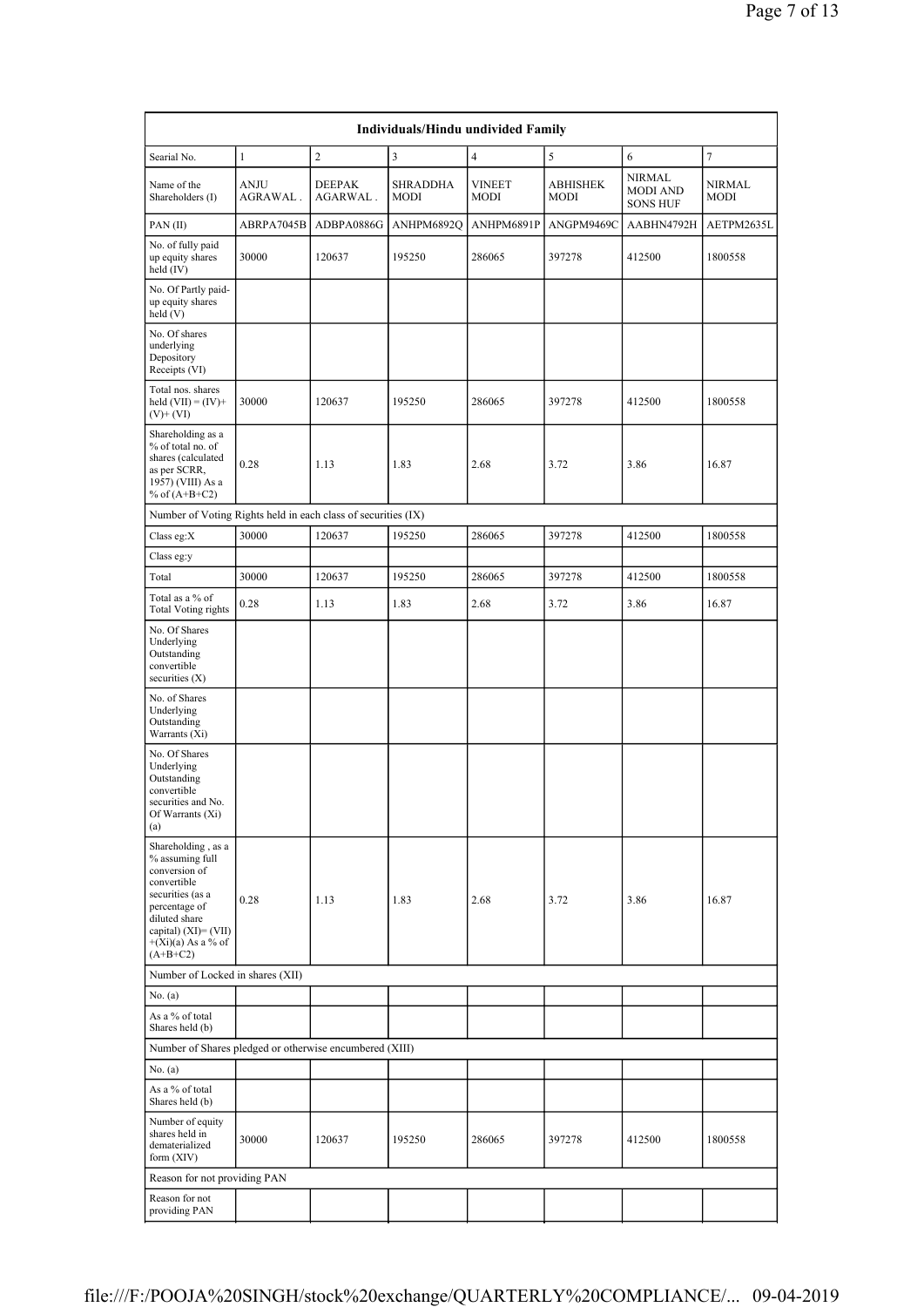| $\sim$<br>Shareholder ty<br>tvne |  |  |  |  |
|----------------------------------|--|--|--|--|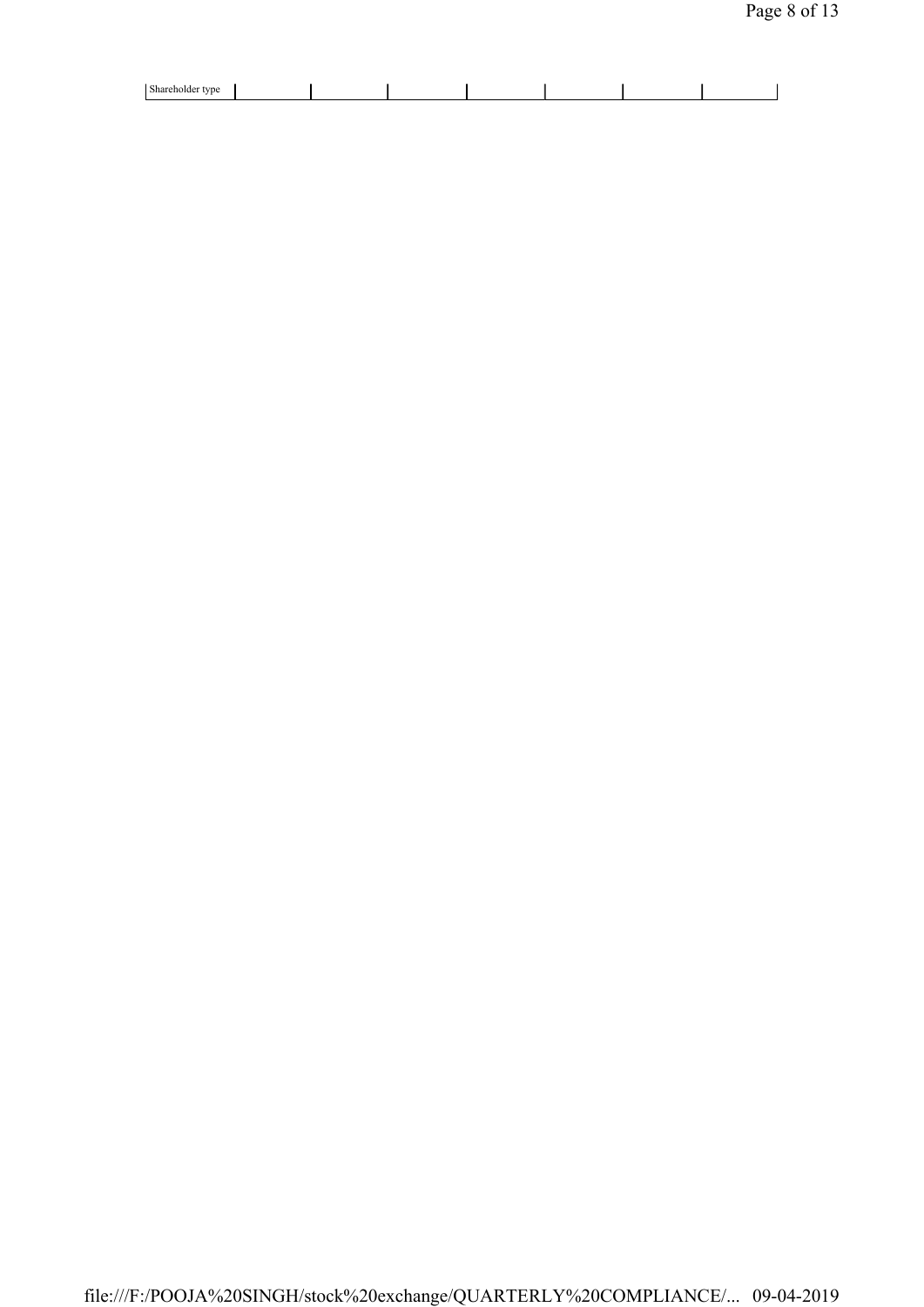|                                                                                                                                                                                           | Individuals/Hindu undivided Family                            |                       |  |  |  |  |  |  |
|-------------------------------------------------------------------------------------------------------------------------------------------------------------------------------------------|---------------------------------------------------------------|-----------------------|--|--|--|--|--|--|
| Searial No.                                                                                                                                                                               | 8                                                             |                       |  |  |  |  |  |  |
| Name of the<br>Shareholders (I)                                                                                                                                                           | SANGEETA NIRMAL MODI                                          | Click here to go back |  |  |  |  |  |  |
| PAN(II)                                                                                                                                                                                   | ADNPM2410L                                                    | Total                 |  |  |  |  |  |  |
| No. of fully paid<br>up equity shares<br>held (IV)                                                                                                                                        | 3283624                                                       | 6525912               |  |  |  |  |  |  |
| No. Of Partly paid-<br>up equity shares<br>held (V)                                                                                                                                       |                                                               |                       |  |  |  |  |  |  |
| No. Of shares<br>underlying<br>Depository<br>Receipts (VI)                                                                                                                                |                                                               |                       |  |  |  |  |  |  |
| Total nos. shares<br>held $(VII) = (IV) +$<br>$(V)$ + $(VI)$                                                                                                                              | 3283624                                                       | 6525912               |  |  |  |  |  |  |
| Shareholding as a<br>% of total no. of<br>shares (calculated<br>as per SCRR,<br>1957) (VIII) As a<br>% of $(A+B+C2)$                                                                      | 30.76                                                         | 61.14                 |  |  |  |  |  |  |
|                                                                                                                                                                                           | Number of Voting Rights held in each class of securities (IX) |                       |  |  |  |  |  |  |
| Class eg:X                                                                                                                                                                                | 3283624                                                       | 6525912               |  |  |  |  |  |  |
| Class eg:y                                                                                                                                                                                |                                                               |                       |  |  |  |  |  |  |
| Total                                                                                                                                                                                     | 3283624                                                       | 6525912               |  |  |  |  |  |  |
| Total as a % of<br><b>Total Voting rights</b>                                                                                                                                             | 30.76                                                         | 61.14                 |  |  |  |  |  |  |
| No. Of Shares<br>Underlying<br>Outstanding<br>convertible<br>securities $(X)$                                                                                                             |                                                               |                       |  |  |  |  |  |  |
| No. of Shares<br>Underlying<br>Outstanding<br>Warrants (Xi)                                                                                                                               |                                                               |                       |  |  |  |  |  |  |
| No. Of Shares<br>Underlying<br>Outstanding<br>convertible<br>securities and No.<br>Of Warrants (Xi)<br>(a)                                                                                |                                                               |                       |  |  |  |  |  |  |
| Shareholding, as a<br>% assuming full<br>conversion of<br>convertible<br>securities (as a<br>percentage of<br>diluted share<br>capital) (XI)= (VII)<br>$+(Xi)(a)$ As a % of<br>$(A+B+C2)$ | 30.76                                                         | 61.14                 |  |  |  |  |  |  |
| Number of Locked in shares (XII)                                                                                                                                                          |                                                               |                       |  |  |  |  |  |  |
| No. (a)                                                                                                                                                                                   |                                                               |                       |  |  |  |  |  |  |
| As a % of total<br>Shares held (b)                                                                                                                                                        |                                                               |                       |  |  |  |  |  |  |
|                                                                                                                                                                                           | Number of Shares pledged or otherwise encumbered (XIII)       |                       |  |  |  |  |  |  |
| No. (a)                                                                                                                                                                                   |                                                               |                       |  |  |  |  |  |  |
| As a % of total<br>Shares held (b)                                                                                                                                                        |                                                               |                       |  |  |  |  |  |  |
| Number of equity<br>shares held in<br>dematerialized<br>form (XIV)                                                                                                                        | 3283624                                                       | 6525912               |  |  |  |  |  |  |
| Reason for not providing PAN                                                                                                                                                              |                                                               |                       |  |  |  |  |  |  |
| Reason for not<br>providing PAN                                                                                                                                                           |                                                               |                       |  |  |  |  |  |  |
| Shareholder type                                                                                                                                                                          |                                                               |                       |  |  |  |  |  |  |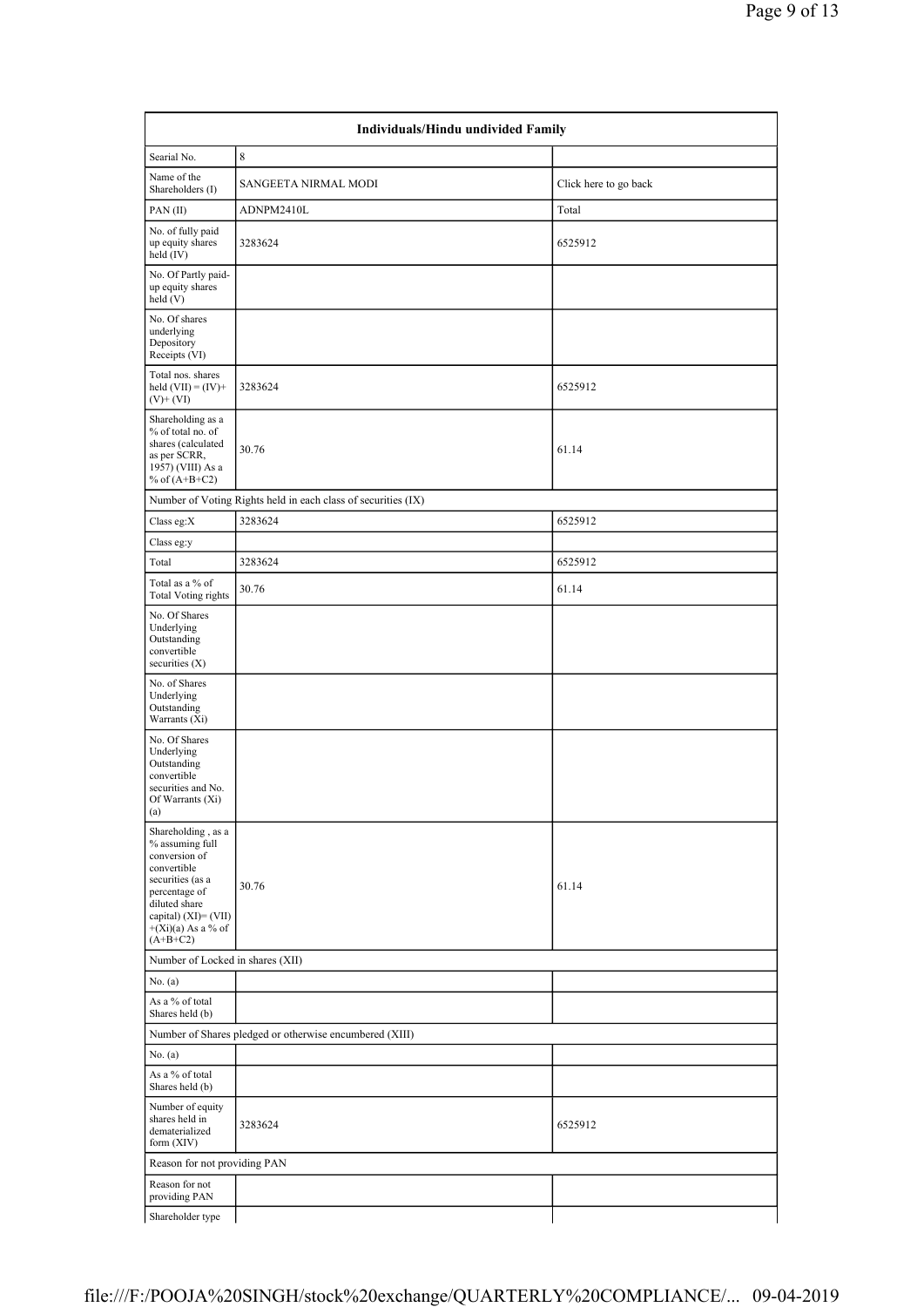Page 10 of 13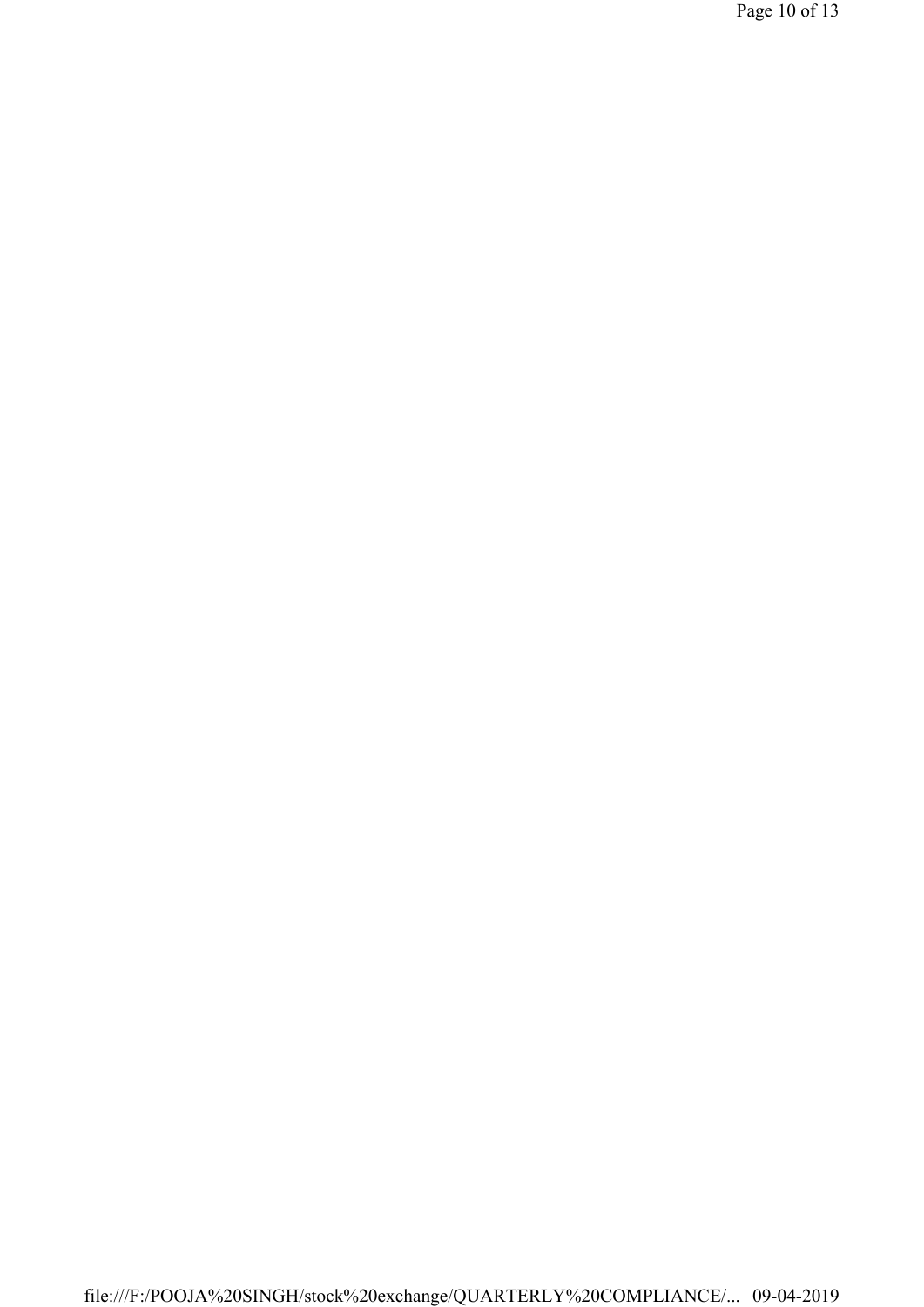|                                                                                                                                                                                          |                                                               | Individuals - ii. Individual shareholders holding nominal share capital in excess of Rs. 2 lakhs. |
|------------------------------------------------------------------------------------------------------------------------------------------------------------------------------------------|---------------------------------------------------------------|---------------------------------------------------------------------------------------------------|
| Searial No.                                                                                                                                                                              | $\mathbf{1}$                                                  |                                                                                                   |
| Name of the<br>Shareholders (I)                                                                                                                                                          | NEETU MODI                                                    | Click here to go back                                                                             |
| PAN(II)                                                                                                                                                                                  | APZPM8380F                                                    | Total                                                                                             |
| No. of fully paid<br>up equity shares<br>held (IV)                                                                                                                                       | 258497                                                        | 258497                                                                                            |
| No. Of Partly paid-<br>up equity shares<br>held(V)                                                                                                                                       |                                                               |                                                                                                   |
| No. Of shares<br>underlying<br>Depository<br>Receipts (VI)                                                                                                                               |                                                               |                                                                                                   |
| Total nos. shares<br>held $(VII) = (IV) +$<br>$(V)$ + $(VI)$                                                                                                                             | 258497                                                        | 258497                                                                                            |
| Shareholding as a<br>% of total no. of<br>shares (calculated<br>as per SCRR,<br>1957) (VIII) As a<br>% of $(A+B+C2)$                                                                     | 2.42                                                          | 2.42                                                                                              |
|                                                                                                                                                                                          | Number of Voting Rights held in each class of securities (IX) |                                                                                                   |
| Class eg: $\mathbf X$                                                                                                                                                                    | 258497                                                        | 258497                                                                                            |
| Class eg:y                                                                                                                                                                               |                                                               |                                                                                                   |
| Total                                                                                                                                                                                    | 258497                                                        | 258497                                                                                            |
| Total as a % of<br><b>Total Voting rights</b>                                                                                                                                            | 2.42                                                          | 2.42                                                                                              |
| No. Of Shares<br>Underlying<br>Outstanding<br>convertible<br>securities $(X)$                                                                                                            |                                                               |                                                                                                   |
| No. of Shares<br>Underlying<br>Outstanding<br>Warrants (Xi)                                                                                                                              |                                                               |                                                                                                   |
| No. Of Shares<br>Underlying<br>Outstanding<br>convertible<br>securities and No.<br>Of Warrants (Xi)<br>(a)                                                                               |                                                               |                                                                                                   |
| Shareholding, as a<br>% assuming full<br>conversion of<br>convertible<br>securities (as a<br>percentage of<br>diluted share<br>capital) $(XI) = (VII)$<br>$+(X)$ As a % of<br>$(A+B+C2)$ | 2.42                                                          | 2.42                                                                                              |
| Number of Locked in shares (XII)                                                                                                                                                         |                                                               |                                                                                                   |
| No. (a)                                                                                                                                                                                  |                                                               |                                                                                                   |
| As a % of total<br>Shares held (b)                                                                                                                                                       |                                                               |                                                                                                   |
| Number of equity<br>shares held in<br>dematerialized<br>form (XIV)                                                                                                                       | 202247                                                        | 202247                                                                                            |
| Reason for not providing PAN                                                                                                                                                             |                                                               |                                                                                                   |
| Reason for not<br>providing PAN                                                                                                                                                          |                                                               |                                                                                                   |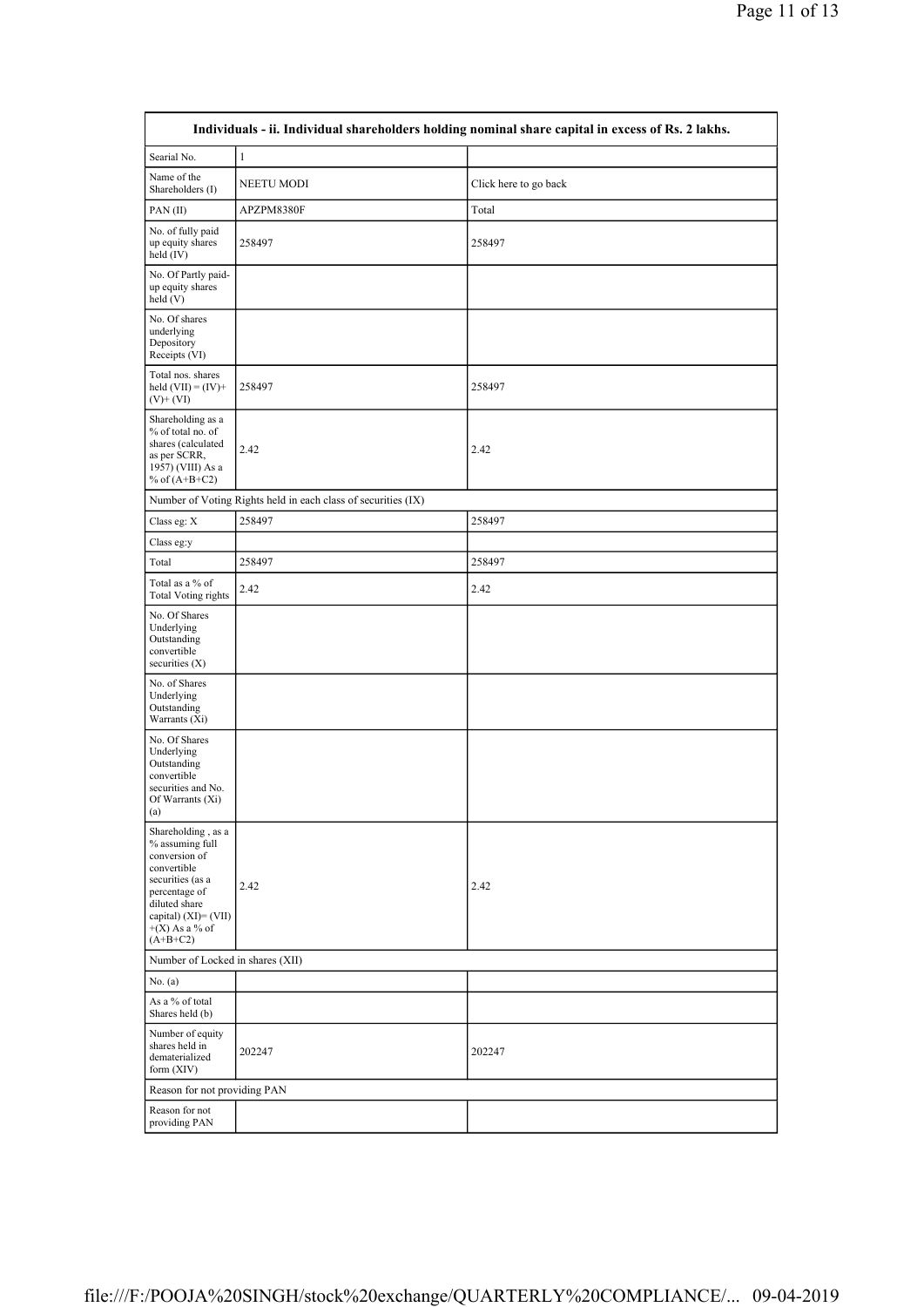|                                                                                                                                                                                       | Any Other (specify)                                           |                                        |                       |  |  |  |  |  |  |
|---------------------------------------------------------------------------------------------------------------------------------------------------------------------------------------|---------------------------------------------------------------|----------------------------------------|-----------------------|--|--|--|--|--|--|
| Searial No.                                                                                                                                                                           | $\mathbf{1}$                                                  | $\overline{2}$                         |                       |  |  |  |  |  |  |
| Category                                                                                                                                                                              | <b>Bodies Corporate</b>                                       | <b>Bodies Corporate</b>                |                       |  |  |  |  |  |  |
| Category / More<br>than 1 percentage                                                                                                                                                  | More than 1 percentage of shareholding                        | More than 1 percentage of shareholding |                       |  |  |  |  |  |  |
| Name of the<br>Shareholders (I)                                                                                                                                                       | FLEXIR IMPEX PVT LTD                                          | AIM CREDIT CAPITAL PVT LTD             | Click here to go back |  |  |  |  |  |  |
| PAN(II)                                                                                                                                                                               | AAACF3674J                                                    | AACCA2464R                             | Total                 |  |  |  |  |  |  |
| No. of the<br>Shareholders (I)                                                                                                                                                        | 1                                                             | 1                                      | $\boldsymbol{0}$      |  |  |  |  |  |  |
| No. of fully paid<br>up equity shares<br>held $(IV)$                                                                                                                                  | 696167                                                        | 974712                                 | $\boldsymbol{0}$      |  |  |  |  |  |  |
| No. Of Partly paid-<br>up equity shares<br>held(V)                                                                                                                                    |                                                               |                                        |                       |  |  |  |  |  |  |
| No. Of shares<br>underlying<br>Depository<br>Receipts (VI)                                                                                                                            |                                                               |                                        |                       |  |  |  |  |  |  |
| Total nos. shares<br>held $(VII) = (IV) +$<br>$(V)+(VI)$                                                                                                                              | 696167                                                        | 974712                                 | $\mathbf{0}$          |  |  |  |  |  |  |
| Shareholding as a<br>% of total no. of<br>shares (calculated<br>as per SCRR,<br>1957) (VIII) As a<br>% of $(A+B+C2)$                                                                  | 6.52                                                          | 9.13                                   | $\boldsymbol{0}$      |  |  |  |  |  |  |
|                                                                                                                                                                                       | Number of Voting Rights held in each class of securities (IX) |                                        |                       |  |  |  |  |  |  |
| Class eg: $\mathbf X$                                                                                                                                                                 | 696167                                                        | 974712                                 | $\bf{0}$              |  |  |  |  |  |  |
| Class eg:y                                                                                                                                                                            |                                                               |                                        |                       |  |  |  |  |  |  |
| Total                                                                                                                                                                                 | 696167                                                        | 974712                                 | $\boldsymbol{0}$      |  |  |  |  |  |  |
| Total as a % of<br><b>Total Voting rights</b>                                                                                                                                         | 6.52                                                          | 9.13                                   | $\boldsymbol{0}$      |  |  |  |  |  |  |
| No. Of Shares<br>Underlying<br>Outstanding<br>convertible<br>securities $(X)$                                                                                                         |                                                               |                                        |                       |  |  |  |  |  |  |
| No. of Shares<br>Underlying<br>Outstanding<br>Warrants (Xi)                                                                                                                           |                                                               |                                        |                       |  |  |  |  |  |  |
| No. Of Shares<br>Underlying<br>Outstanding<br>convertible<br>securities and No.<br>Of Warrants (Xi)<br>(a)                                                                            |                                                               |                                        |                       |  |  |  |  |  |  |
| Shareholding, as a<br>% assuming full<br>conversion of<br>convertible<br>securities (as a<br>percentage of<br>diluted share<br>capital) (XI)= (VII)<br>$+(X)$ As a % of<br>$(A+B+C2)$ | 6.52                                                          | 9.13                                   | $\boldsymbol{0}$      |  |  |  |  |  |  |
| Number of Locked in shares (XII)                                                                                                                                                      |                                                               |                                        |                       |  |  |  |  |  |  |
| No. (a)                                                                                                                                                                               |                                                               |                                        |                       |  |  |  |  |  |  |
| As a % of total<br>Shares held (b)                                                                                                                                                    |                                                               |                                        |                       |  |  |  |  |  |  |
| Number of equity<br>shares held in<br>dematerialized<br>form (XIV)                                                                                                                    | 696167                                                        | 974712                                 | $\boldsymbol{0}$      |  |  |  |  |  |  |
| Reason for not providing PAN                                                                                                                                                          |                                                               |                                        |                       |  |  |  |  |  |  |
| Reason for not<br>providing PAN                                                                                                                                                       |                                                               |                                        |                       |  |  |  |  |  |  |